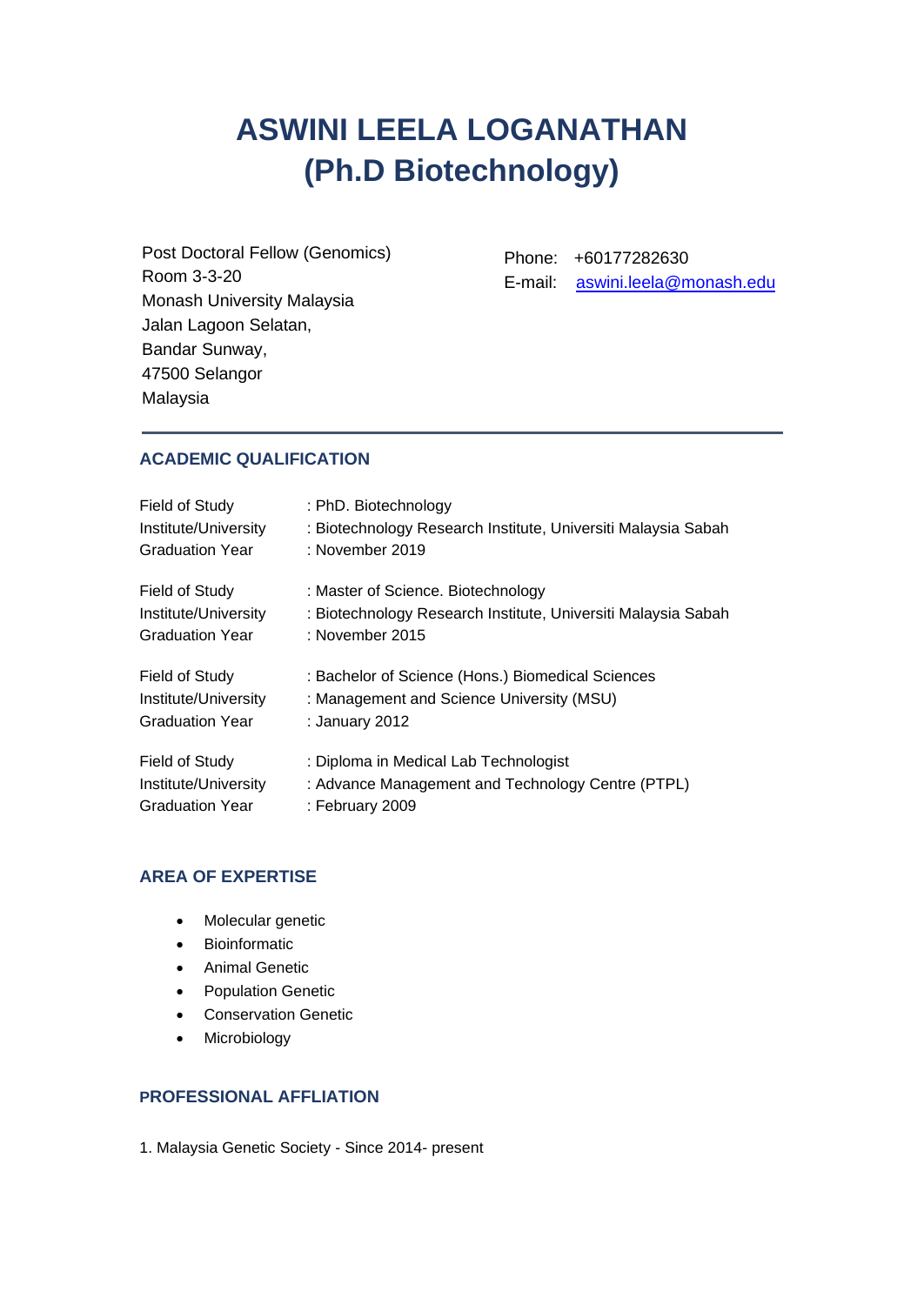## **ONGOING PROJECTS**

- Involved in implementing and replicating VGP pipeline on HPC for whole genome analysis
- Involved in implementing and replicating GreP Pipeline on HPC
- 16s Sequencing of Cancer patients Gut Microbiome
- Whole Genome Sequencing of Hybrid Cacao

# **EXPERT / TECHNICAL CONTRIBUTION**

- 1. Appointed as Assistant Instructor for NGS Bioinformatics Malaysia Virtual Workshop  $(1<sup>st</sup> - 5<sup>th</sup>$  February, 2021)
- 2. Appointed as Key Observer at the 5<sup>th</sup> Biotechnology Symposium: Biotechnology for Sustainable Development to Meet Global Challenges (15-16 November 2017)
- 3. Participated at the 12<sup>th</sup> Malaysian International Genetic Congress: Soaring Beyond Frontier of Genetics (25<sup>th</sup> - 27<sup>th</sup> September 2017, Bangi Putrajaya Hotel, Selangor)
- 4. Appointed as a member of the Secretariat committee for the  $19<sup>th</sup>$  Biotechnology Postgraduate Seminar (13<sup>th</sup>- 17<sup>th</sup> January 2017)
- 5. Appointed as a member of the Emcee committee for the  $18<sup>th</sup>$  Biotechnology Postgraduate Seminar (24<sup>th</sup>- 28<sup>th</sup> June 2016)
- 6. Organizing committee member Borneo Divers Celebration of Sea Turtles in Mabul (14th-17th November 2016)
- 7. Appointed as a member of the Abstract Book and Scientific committee for the 17<sup>th</sup> Biotechnology Postgraduate Seminar (8<sup>th</sup>- 12<sup>th</sup> January 2016)
- 8. Appointed as a Committee Leader of Registration for the  $16<sup>th</sup>$  Biotechnology Postgraduate Seminar (16<sup>th</sup>- 18<sup>th</sup> June 2015)
- 9. Appointed as a Head of Finance for the 13<sup>th</sup> Biotechnology Postgraduate Seminar (7<sup>th</sup>-9<sup>th</sup> January 2014)
- 10. Participated at the 10<sup>th</sup> Malaysian Genetic Congress: Advances in Genetics, Biotechnology and Genomics (3<sup>rd</sup>- 5<sup>th</sup> December 2013, Palm Garden Hotel IOI Resort, Putrajaya)
- 11. Participated and completed Technical Training for Applied Biosystem Genetic Analyzer 3130/3130xl (26th - 28th June 2013)
- 12. Participated and completed Training for Field Staff for Global Adult Tobacco Survey (GATS) (16<sup>th</sup> – 21<sup>st</sup> July 2011) Institut Kesihatan Umum, Kementerian Kesihatan Malaysia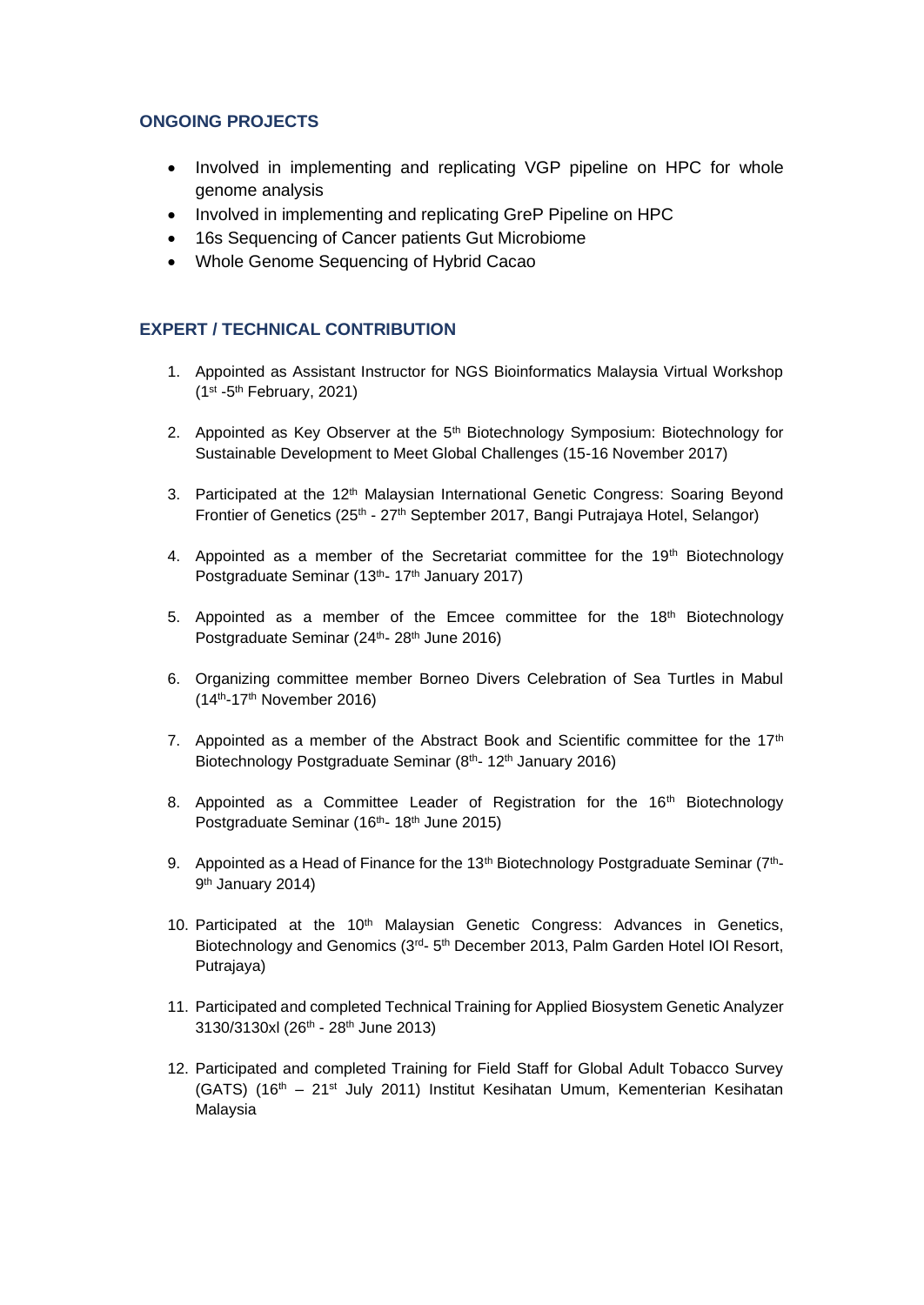#### **AWARDS AND RECOGNITION**

- 1. First Place (Poster Presentation)- At the 12th Malaysia International Genetic Congress, 25th-27th September 2017, Bangi-Putrajaya Hotel, Selangor, Malaysia for the research "Use of PacBio Sequencer to Develop Novel Microsatellite Markers in Hawksbill Turtle".
- 2. Best Presenter and Outstanding Presentation (Oral Presentation)- At the 18th Postgraduate Seminar, 24<sup>th</sup>-28<sup>th</sup> June 2016, Biotechnology Research Institute, Universiti Malaysia Sabah.
- 3. Best Presenter (Oral Presentation)- At the  $16<sup>th</sup>$  Postgraduate Seminar,  $16<sup>th</sup>$ -18<sup>th</sup> June 2015, Biotechnology Research Institute, Universiti Malaysia Sabah.
- 4. Bronze Medal- At the 2013 UMS Research and Innovation Competition (PEREKA 2013) for the research "Mapping of Genes Related to Immunity and Identification of Retroviral Elements in the *Nasalis larvatus* Genome using Bioinformatic Approaches"
- 5. President's List- Diploma in Medical Lab Technology

#### **PROCEEDINGS AND PUBLICATIONS**

**Loganathan, A.L**., Palaniappan, P., & Kumar, S.V. (2021). Evidence of Chelonid Herpesvirus 5 (ChHV5) in Green Turtles (*Chelonia mydas*) from Sabah, Borneo.

Narges Mashkour, Karina Jones, Teresa Shamim Ahasan, Leigh Owens, Claire Saladin, Jose Luis Crespo Picazo, Brett Gardner, **Aswini Leela Loganathan** *et al*., (2020). Disease Risk Analysis in sea turtles: A baseline study to inform conservation efforts.

**Loganathan, A.L**., Palaniappan, P., & Kumar, S.V. (2018). First Reported Case of Fibropapillomatosis in Green Turtles in Sabah, Borneo.  $38<sup>th</sup>$  International Sea Turtle Symposium (ISTS 38) Kobe, JAPAN. 18th-23rd February 2018.

**Loganathan, A.L**., Palaniappan, P., & Kumar, S.V. (2018). Use of PacBio Sequencer to Develop Novel Microsatellite Markers in Hawksbill Turtle. 12<sup>th</sup> Malaysia International Genetic Congress, 25<sup>th</sup>-27<sup>th</sup> September 2017, Bangi-Putrajaya Hotel, Selangor, MALAYSIA

**Loganathan, A.L**., Palaniappan, P., & Kumar, S.V. (2018). Use of PacBio Sequencer to Develop Novel Microsatellite Markers in Hawksbill Turtle. Transaction of Persatuan Genetik Malaysia.

**Loganathan, A.L**., Kumar, S.V., Voo, C.L.Y., & Rodrigues, K.F. (2017). Mapping of Genes and Identification of Retroviral Element in the *Nasalis larvatus* Genome using Bioinformatic Approaches. Short Communication in Biotechnology, 4:11-17.

**Loganathan, A.L**., Kumar, S.V., Voo, C.L.Y., & Rodrigues, K.F. (2017). Comparison of Mitochondrial DNA Sequences of *Nasalis Larvatus* From Sabah And Sarawak. (2017) Borneo International Journal of Biology.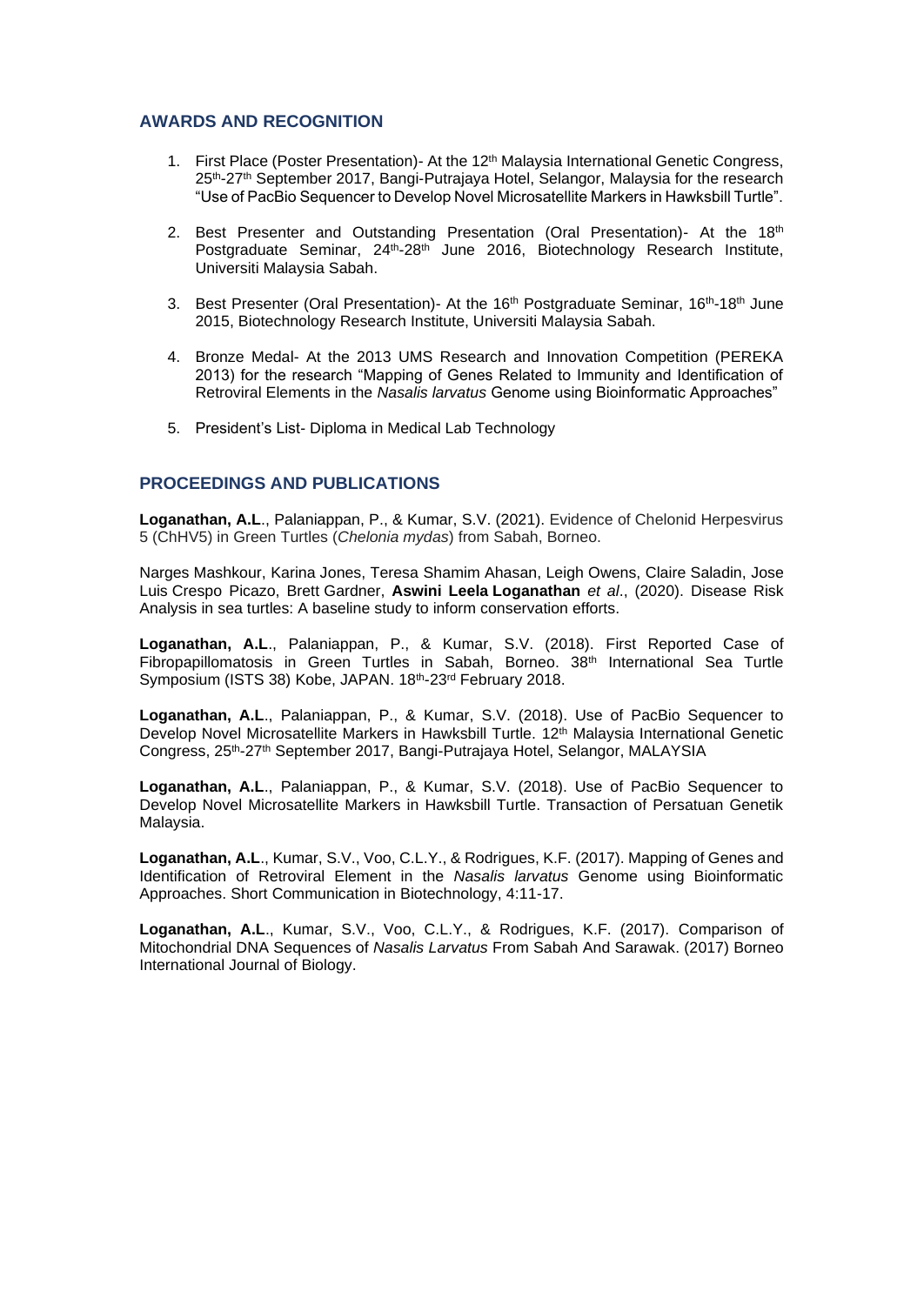# **RESEARCH EXPERIENCE**

- ❖ **Genetic Diversity of the Green** *(Chelonia mydas)* **and Hawksbill** *(Eretmochelys imbricata)* **Turtles and the Prevalence of Chelonid Fibropapilloma-Associated Herpesvirus (CFPHV) in Mabul Island, Sabah, Malaysia**
- Molecular markers isolation and characterization and in evaluating genetic diversity and gene flow in given organism or animal.
- Next gen sequencing such as Pacific Biosciences single molecule real time sequencer.
- QIAxcel DNA high-resolution fragment analysis.
- Characterization of mitochondrial (mtDNA) markers for analysing migration pattern, natal origin and population structure of sea turtles.
- Identification and characterization of viruses such as Herpesvirus using molecular techniques as well as Histopathology examination
- Transmission Electron microscopy (TEM)
- Evaluated the levels of genetic diversity and gene flow in foraging turtles from Mabul Island using microsatellite markers.
- Estimated Hardy-Weinberg Equilibrium (HWE), Genetic Drift, Genetic distance, Gene diversity, Natural Selection, Multiple Loci Inheritance, Inbreeding and Multiple Allele Inheritance, expected heterozygosity and observed heterozygosity, F-Statistic and Geneflow.
- Analysed the migration pattern and origin of the sea turtles in Mabul Island using Mitochondrial (mtDNA) markers. This facilitated to investigate the population structure and determine the natal origin of sea turtle populations from Mabul Island.
- Identified and esstimation of Haplotypes and its frequency, Bayesian Sky Plot-using HKY mutation model and MCMC selection.
- Determined the occurrence of Fibropapillomatosis (FP) in sea turtle by using validated PCR assay that targets 4 conserved CFPHV genes. Carried out Histopathology staining and examination. Identified the viral particle using Transmission Electron microscopy (TEM).
- ❖ **Molecular Biology in Conservation (SB30303) (LAB TUTOR)**
- Isolation of DNA from Plant Samples
- Random Amplified Polymorphic DNA-Polymerase Chain Reaction (RAPD-PCR) and PCR Amplification of Microsatellite Loci
- Agarose and Polyacrylamide Gel Electrophoresis of PCR Poducts
- Cloning and Restriction Fragment Analysis of Plasmid DNA
- Data Analysis and Bioinformatics: Analysis of RAPD data using RAPDistance Program and NT-SYS program and Analysis of Microsatellite Data using Popgene and PHYLIP programme.

## ❖ **Phylogenetic and Bioinformatic Analysis of gene Related to Immunity and Retroviral Elements in** *Nasalis larvatus* **Genome**

• Characterization of genes linked to immunity and host defense such as the Major histocompatibility complex (MHC), Defensins and Retroviral elements. These genes are known to behold some unique role apart from playing an essential role in host defense.